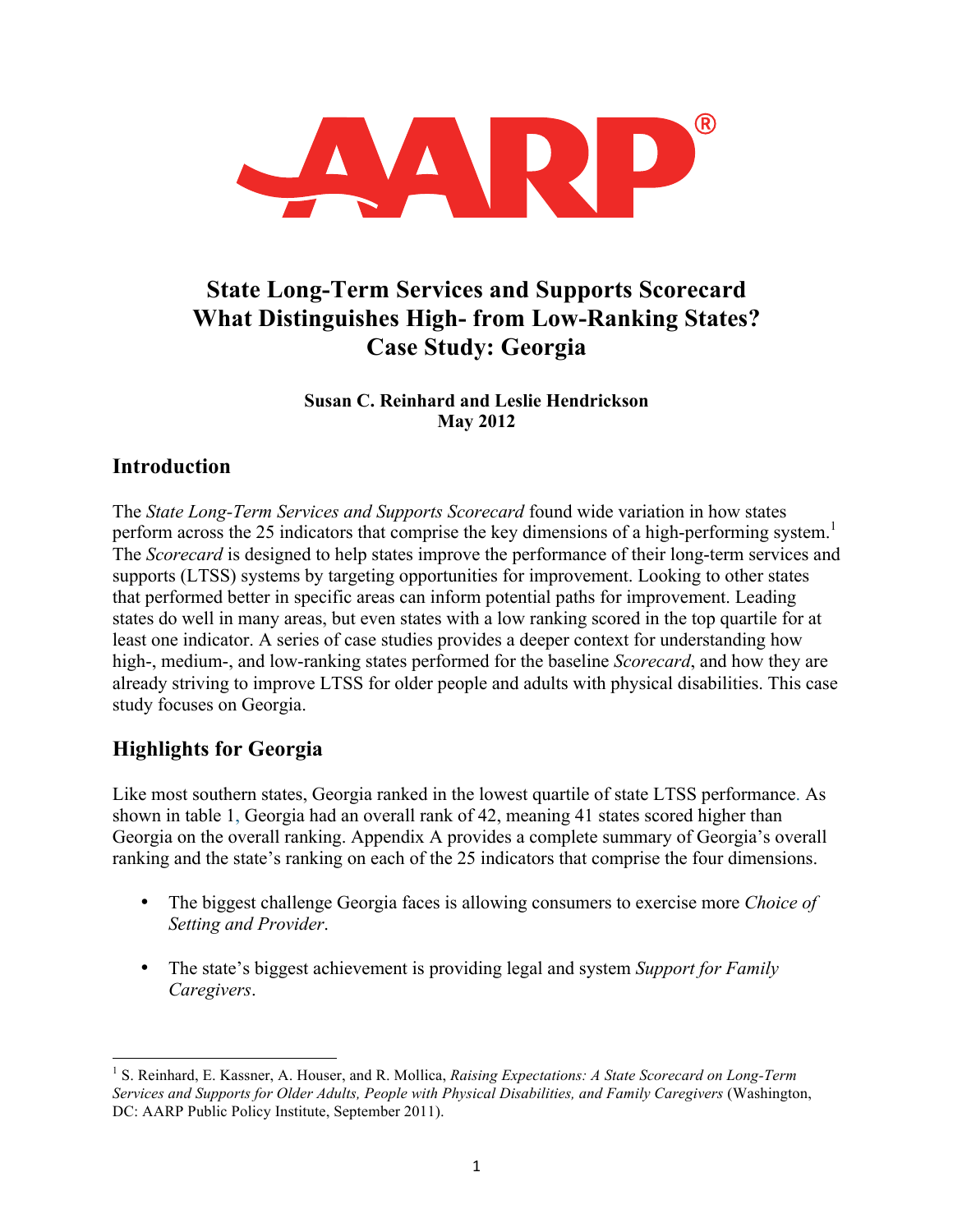- Although the state ranks in the first quartile for *Affordability and Access* of private-pay nursing home and home care costs, access to LTSS for low-income people in need of help is thwarted by a weak Medicaid safety net.
- Most *Quality of Life and Quality of Care* indicators signal a need for improvement, particularly in promoting employment opportunities for people with disabilities and reducing hospital admissions for long-stay nursing home residents.

| Georgia and the Scorecard<br><b>Dimensions</b> | Ranking where 1<br>$=$ highest | <b>Quartile Ranking where First</b><br>Quartile is the highest |
|------------------------------------------------|--------------------------------|----------------------------------------------------------------|
| <b>Overall Ranking</b>                         | 42                             | <b>Fourth Quartile</b>                                         |
| Affordability and Access                       | 33                             | Third Quartile                                                 |
| Choice of Setting and Provider                 | 44                             | <b>Fourth Quartile</b>                                         |
| Quality of Life and Quality of Care            | 31                             | Third Quartile                                                 |
| <b>Support for Family Caregivers</b>           | 24                             | <b>Second Quartile</b>                                         |

#### **Table 1: Georgia's Ranking on the** *Scorecard*

Recent state policy changes offer promising progress. First, after 16 years of effort, the state promulgated assisted living regulations in January 2012. Second, state leaders convened multiple stakeholders to develop new "proxy caregiver" regulations that will permit direct care workers to provide more help with medication administration and other health maintenance tasks. New rules established in August 2011 should promote consumer direction and offer more relief to family caregivers.

To make further progress, policymakers need to commit to a progressive vision for promoting independence, dignity, and choice for older adults and people with disabilities. Strong leadership is needed to overcome departmental fragmentation at the state level and resistance to change from powerful provider groups and those who do not share other stakeholders' passionate demand for change.

## **Background**

The *Scorecard* is the first attempt to use a multidimensional approach to comprehensively measure state LTSS system performance overall and across diverse areas of performance. It describes the goals to aim for when considering both public policies and private sector actions that affect how a state organizes, finances, and delivers service and supports for people who need ongoing help with activities of living (ADLs), instrumental activities of living (IADLs), health maintenance tasks, service coordination, and supports for their family caregivers. The *Scorecard* examines state performance across four key dimensions of LTSS system performance: (1)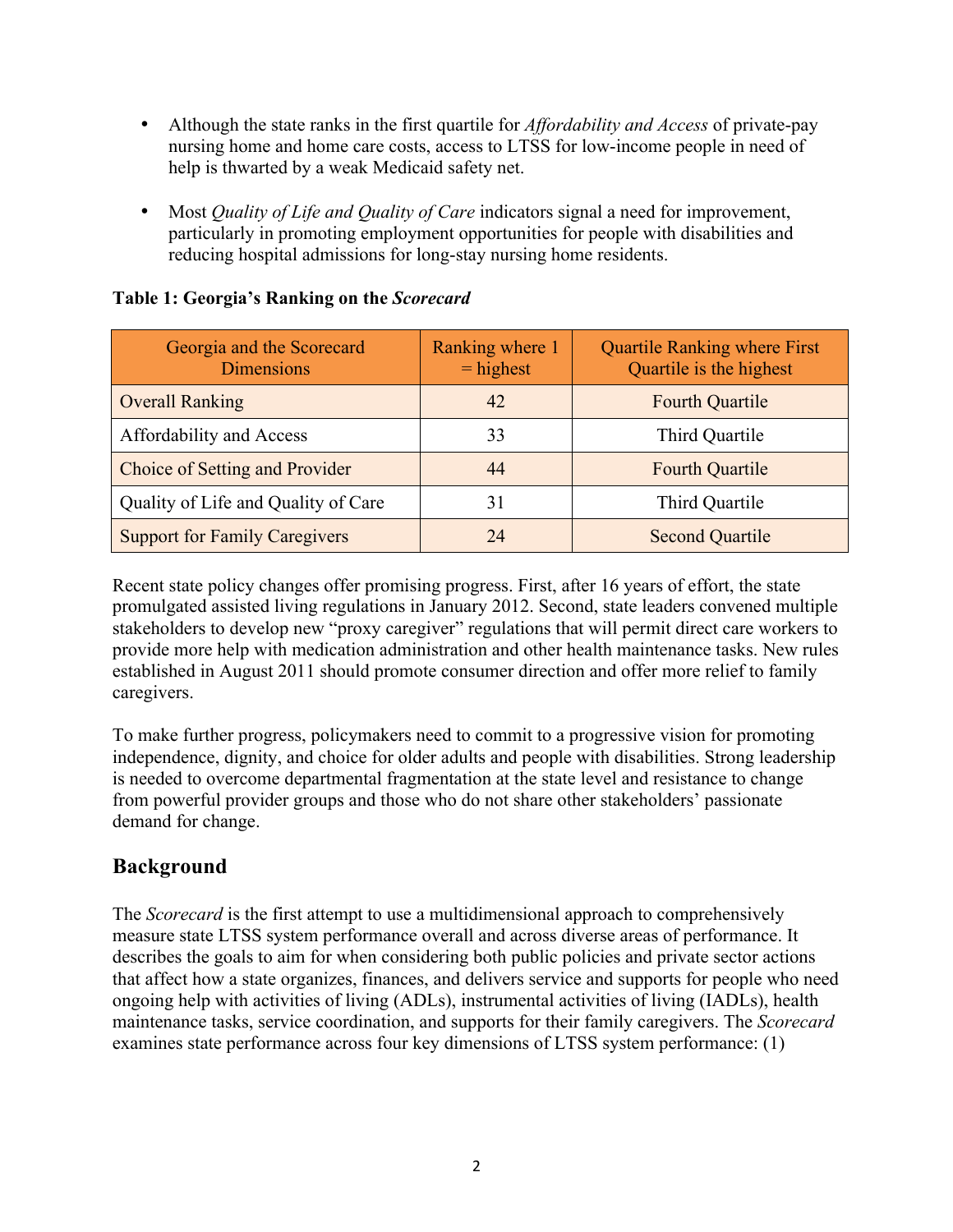*Affordability and Access*; (2) *Choice of Setting and Provider*; (3) *Quality of Life and Quality of Care*; and (4) *Support for Family Caregivers*. 2

Georgia offers an important example of a state that had a low ranking score overall, a landmark Supreme Court decision that helped fuel a national movement toward more home- and community- based services (HCBS), and recent efforts to develop policies that might improve the state's future ranking.

A southern state of 9.7 million people, Georgia is a relatively "young state," with only 10.3 percent of its population age 65 years or older, compared with 12.9 percent nationally. The median household income of \$47,590 falls below the \$50,221 national median income but exceeds that of all its neighboring states, Alabama, Florida, Louisiana, Mississippi, North Carolina, South Carolina, and Tennessee. The state is slightly below the national average of people age 18–64 with an ADL disability (1.7 percent compared with 1.8 percent) and slightly above the national average for older people with an ADL disability (9.8 percent compared with 8.8 percent).<sup>3</sup>

Administrative responsibility for LTSS is spread over multiple state departments, with no clear locus for aging and disability policy and program development, financing, and accountability. The Department of Community Health (DCH) administers the Medicaid program and is responsible for the licensing health care facilities, nursing home policy, and budgeting. The Division of Aging is under the Department of Human Services (DHS) and administers the Aging waiver, although waiver policy and the budget are with Medicaid in DCH. The Division of Aging also administers the Long-Term Care Ombudsman Program, which acts as an advocate for residents of nursing homes, personal care homes, and community living arrangements. Financial eligibility is determined at county level by the Department of Human Services Division of Family and Children Services.

No clear state LTSS philosophy, vision, or commitment to consumer choice is found in statute or regulations. Stakeholders indicate that an LTSS vision has been articulated by both the Division of Aging and the Georgia Council on Aging, but these points of view do not appear to be shared by all state departments or a majority of legislators. Stakeholders see this as a major impediment to progress in achieving a high-performing LTSS system. In addition, the nursing home industry has successfully resisted policies and financing tools that promote HCBS. With growing focus on serving more Medicare-financed rehabilitation clients, some of that resistance appears to be abating. In addition, more providers see opportunities in providing HCBS services to a growing population of aging baby boomers who seek alternatives to institutional care.

## **Methodology**

To better understand the context for Georgia's current *Scorecard* ranking and the state's plans for improvement, the authors conducted a site visit in January 2012. In addition to document reviews, data collection included participant observations and interviews.

 <sup>2</sup> Adequate state-level data were not available to assess states' performance on a fifth dimension, *Effective Transitions and Organization of Care.*

<sup>&</sup>lt;sup>3</sup> All data are found in the *Scorecard* Exhibits 15–17. See http://www.longtermscorecard.org.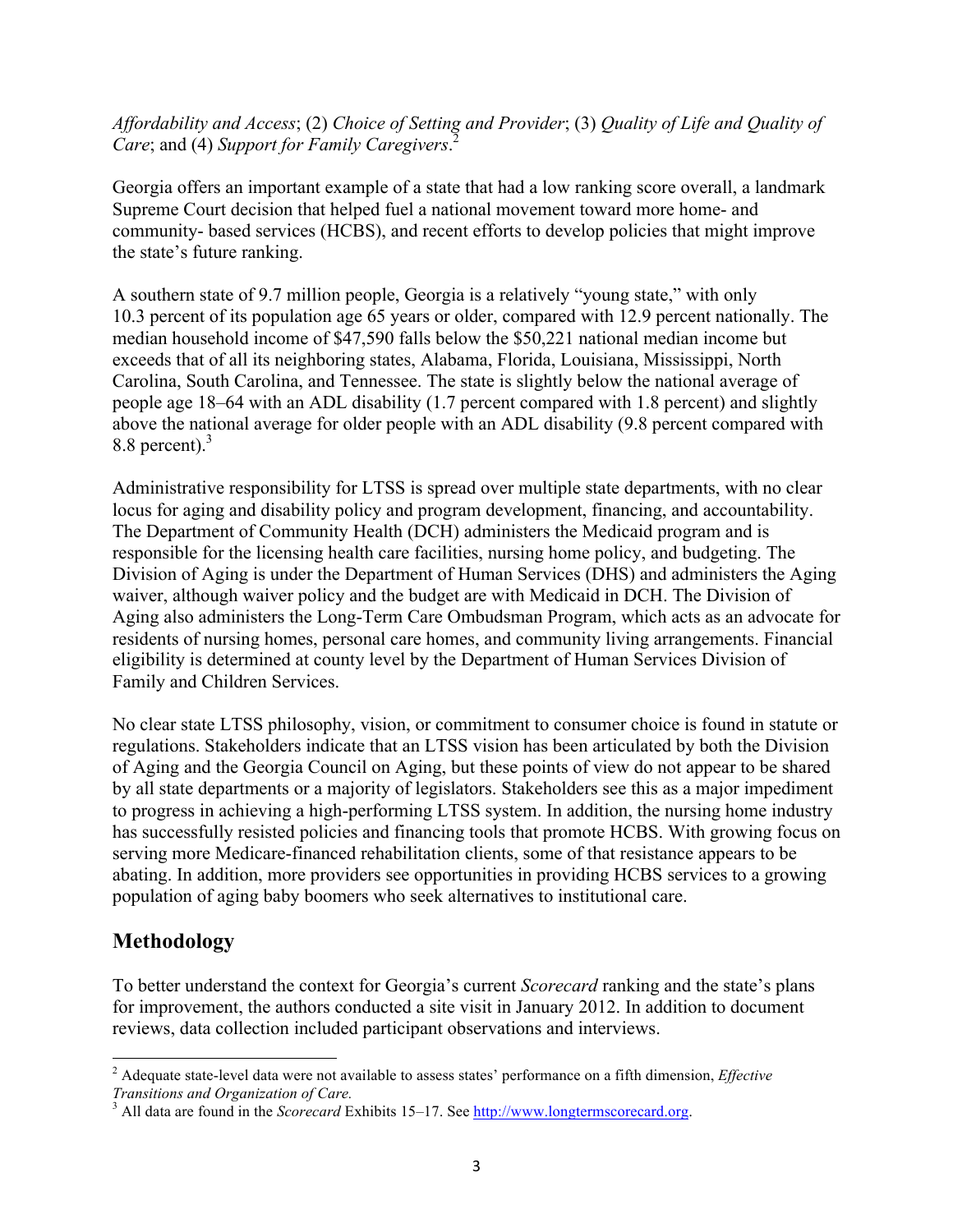Participant observations took place at four meetings:

- Georgia Council on Aging leadership, with discussions of their LTSS vision and future goals
- The Coalition of Advocates for Georgia's Elderly (CO-AGE) quarterly meeting, including presentations on budget and legislative priorities
- Long-Term Care Vision Summit, including presentations from the vice-chair of the Senate Appropriations Human Development Committee and the executive director of the Georgia Budget and Policy Institute
- Olmstead Planning meeting

The following stakeholders were interviewed:

- State officials in the Division on Aging, Department of Community Health/Medicaid and Health Care Facility Regulation, and Board of Nursing
- Local/regional leaders in Area Agencies on Aging
- Health care professionals
- LTSS providers
- Consumer advocates, including AARP Georgia staff and volunteers, Alzheimer's Association staff, and developmental disability advocates

We focused on factors that affect Georgia's performance in each of the *Scorecard*'s four dimensions, with priority attention to selected indicators in the top and bottom quartiles. We also explored current or planned activities that might lead to improvement.

## **Current Status and Future Potential for Progress**

#### Affordability and Access

The dimension of *Affordability and Access* measures the extent to which individuals and their families can easily navigate their state's LTSS system, finding readily available, timely, and clear information to make decisions about LTSS. In a high-performing system, services are affordable for those with moderate and higher incomes, and a safety net is available for those who cannot afford services. Eligibility is determined easily and quickly, and the costs of LTSS do not impoverish the spouse of the person needing LTSS.

Georgia ranks  $8<sup>th</sup>$  in median annual nursing home private-pay cost as a percentage of median household income for people age 65 or older. Despite this high ranking, the annual nursing home cost averaged 188 percent of older people's annual income in Georgia. That means that nursing homes in Georgia are more affordable than in most other states but still too costly for middleincome people. Georgia ranks  $17<sup>th</sup>$  in private-pay home care cost, but this care costs 86 percent of an older person's average income. Clearly, the cost of LTSS is more than most people can manage, and few people in Georgia have purchased long-term care insurance to help. Georgia ranked  $41<sup>st</sup>$  in the percentage of people who have long-term care insurance, meaning 40 other states had higher percentages. In addition, the percentage of adults with an ADL disability and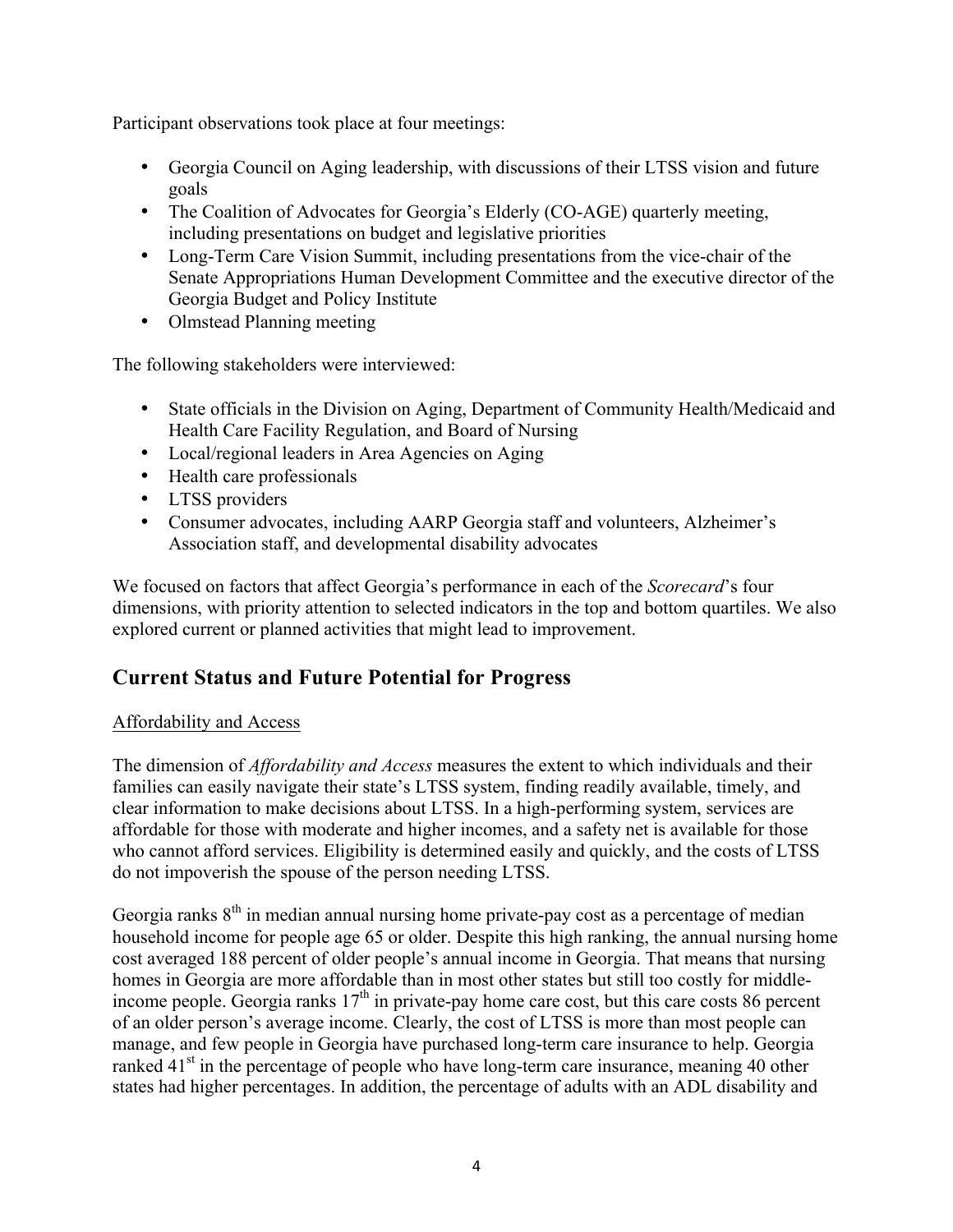limited income who receive Medicaid LTSS is low because the financial eligibility criteria for Medicaid are restrictive compared to other states.

Georgia does have a statewide system for helping older people and adults with disabilities access information about a range of services and supports. Twelve Area Agencies on Aging (AAAs) have contracts with the Division of Aging to create and administer a Gateway/Aging and Disability Resource Connection (ADRC) system of information and referral. In state fiscal year 2011, some 62,344 people contacted one of the 12 ADRCs. $4$ 

ADRCs perform four functions:

- Provide information and assistance to older adults and individuals with developmental and physical disabilities;
- Use the Enhanced Services Program database, with its 24,000 listings, to search for statewide and local resources based on an individual's needs;
- Screen individuals using the Determination of Need-Revised assessment to determine the need for services and maintain the waiting lists for state services; and
- Maintain a toll-free line for callers.

One critical function that the Georgia ADRCs do not perform is nursing facility preadmission screening. Nursing homes perform this function, which means consumers do not have access to an unbiased expert who can review all of their service options.

#### Choice of Setting and Provider

Georgia's greatest challenge is its 44<sup>th</sup> ranking in offering consumers more noninstitutional choices for LTSS and more control over how services are provided. The state's policy and funding decisions over the past decade appear to show a priority for institutional settings rather than access to  $HCBS$ <sup>5</sup>. And the state has far to go in offering consumers more options to direct their services.

#### *Choices*

Between 2002 and 2007, Georgia increased Medicaid HCBS spending for older people and adults with physical disabilities, as a percentage of total LTSS spending, by only 7 percent. In 2007, \$821 million was spent on nursing home care versus \$183 million on HCBS for these populations. Georgia ranked 44<sup>th</sup> on HCBS expenditures per person.<sup>6</sup>

<sup>&</sup>lt;sup>4</sup> Unless otherwise stated, information reported on the Community Care Services Program (CCSP) is taken from its 2011 Annual Report, http://aging.dhr.georgia.gov/DHR-DAS/DHR-DAS\_Publications/CCSP%20STATEWIDE%<br>20SFY%202011%20ANNUAL%20REPORT%20%20%2012.7.2011.pdf.

 $\frac{3}{5}$ The original *Olmstead* decision that helped fuel the national push for better access to HCBS was based on a 1995 case that the state of Georgia fought for four years before losing in the Supreme Court in 1999. For a brief historical review of the *Olmstead* case, see

http://www.chhs.ca.gov/initiatives/Olmstead/Documents/OlmsteadBackgroundFinal.pdf. 6 AARP Public Policy Institute, *Across the States: Profiles of Long-term Care and Independent Living* (Washington, DC: AARP PPI, 2009).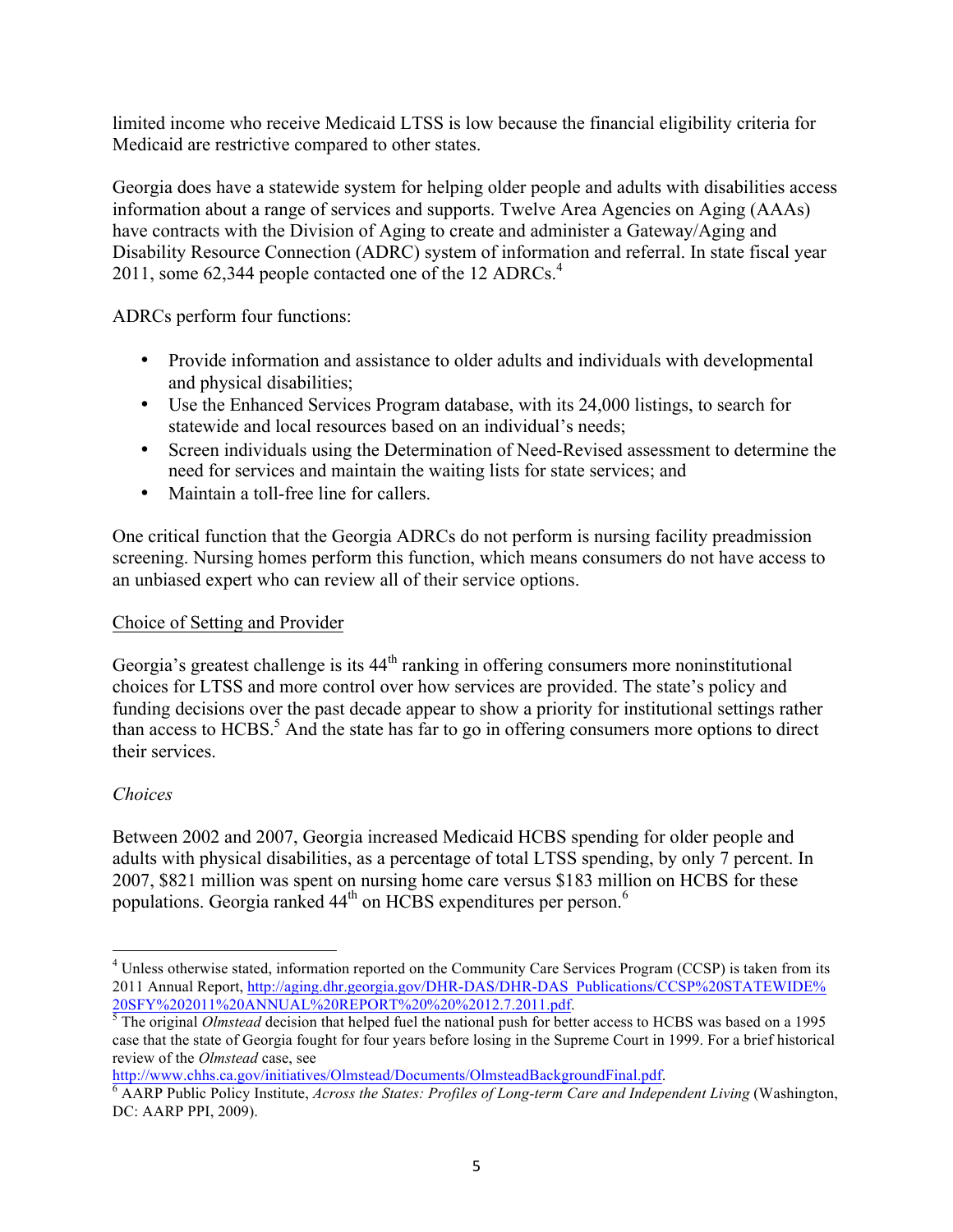However, data from 2005 through 2010 show that Georgia made progress toward a balanced LTSS from 2005 to 2007 and has been flat since then. The percentage of Medicaid spending on HCBS for older adults and adults with disabilities increased from 12.9 percent in fiscal year (FY) 2005 to 27.9 percent in FY 2007, and was at 25.2 percent in FY 2010.<sup>7</sup> (See figure 1.)





Data source: Thomson Reuters.

The effectiveness of mechanisms to offer a choice of institutional care or HCBS can be measured in part by the services beneficiaries use when they first enter the LTSS system. In Georgia, twothirds of new Medicaid LTSS users first receive services in institutions rather than in the community, which reflects a lack of systems to divert people from institutional care by offering them choices outside of nursing homes, and timely information and help them get those services. It is difficult to divert when there is an HCBS waiting list (see below). The highest-performing state on this indicator serves more than 83 percent of new Medicaid LTSS users in the community. If Georgia improved its performance to this level, 6,241 more people funded by Medicaid to receive LTSS would be served in less expensive HCBS settings.

Based on lessons from higher-ranking states, two policy changes might help Georgia better balance its LTSS system by offering consumers a better chance to avoid unnecessary institutional care. First, as discussed above, the state could permit its ADRCs, or Medicaid

 <sup>7</sup> S. Eiken, K. Sredl, B. Burwell, and L. Gold, *Medicaid Expenditures for Long-term Service and Supports: 2011 Update* (Thomson Reuters, October 31, 2011), p. 49, http://www.hcbs.org/files/208/10395/2011LTSSExpendituresfinal.pdf.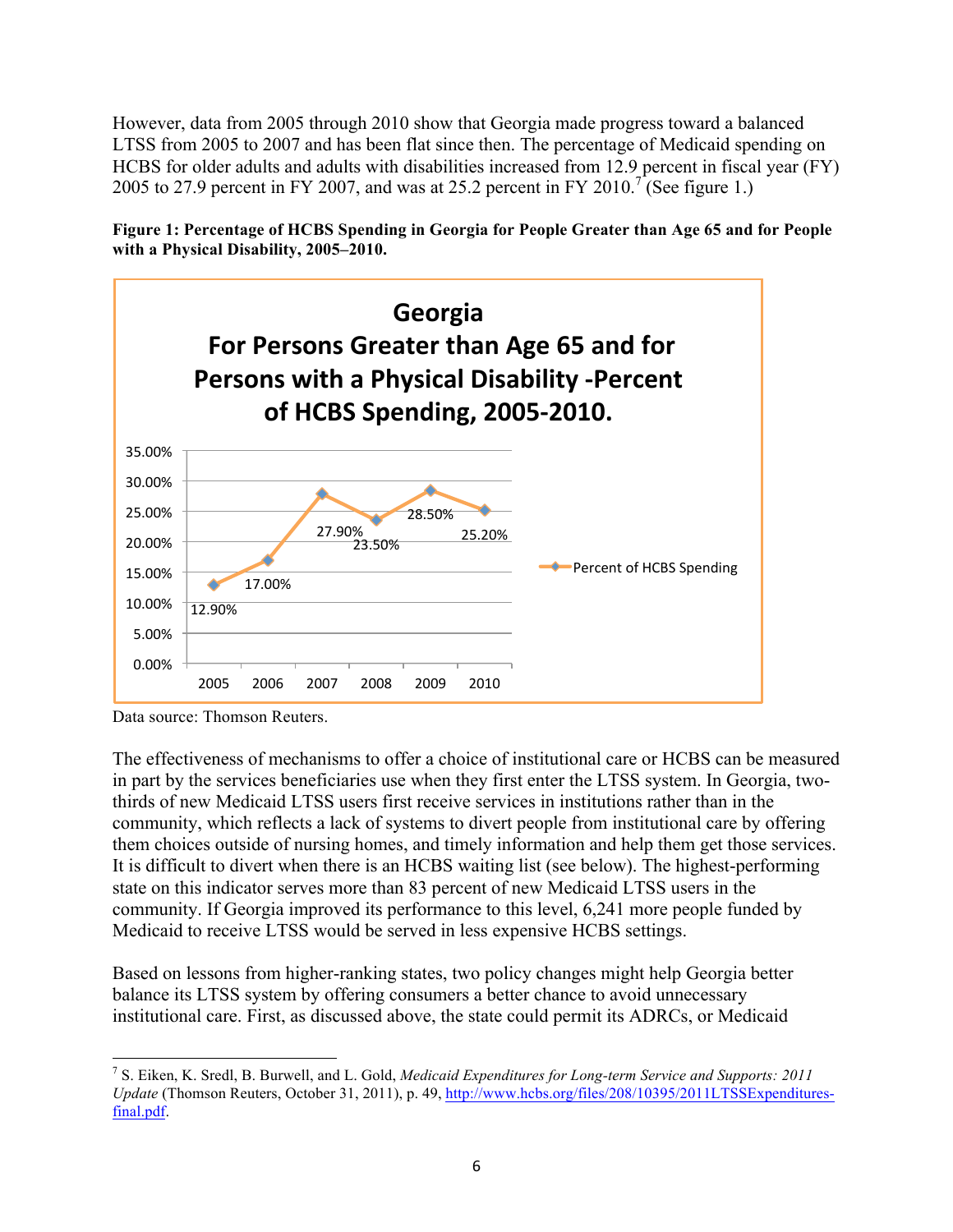waiver case managers—rather than nursing homes—to conduct preadmission nursing home Medicaid eligibility screenings. As unbiased assessors, the ADRC staff could help people understand their options as they determine eligibility. Second, the state could institute a "presumptive eligibility" policy for HCBS. More than a dozen other states have implemented this practice, which allows Medicaid financial eligibility workers or waiver case managers to use basic information to quickly presume that a low-income person will be eligible for Medicaid before the full formal process is completed. That person can then be offered an HCBS option. The state bears the risk if the ultimate determination finds the person is not eligible for Medicaid—an extremely low risk, as documented by states that have had this practice for years.<sup>8</sup> Without presumptive eligibility for HCBS, only the nursing home providers are willing to bear the risk that the person will eventually become eligible for Medicaid. However, this policy would help only if the state were to eliminate the HCBS waiting lists.<sup>9</sup>

The ramp-up of the Money Follows the Person (MFP) program may help increase access to HCBS, since there is no waiting list for this target group. Through MFP, the Centers for Medicare & Medicaid Services (CMS) provides states with enhanced reimbursement for HCBS services provided to Medicaid beneficiaries who move from an eligible institution (hospital, nursing home, or intermediate care facility for people with mental retardation) to an eligible residence in the community. The enhanced reimbursement is available for 365 days following the transition. After day 365, HCBS services continue at the regular federal matching rate. Eligible residences include a home, an apartment with a lease, or a group home that serves four or fewer residents.

Eligible participants must have lived in an institution (nursing home or hospital) for at least 90 consecutive days, excluding rehabilitative days, and have been Medicaid beneficiaries for at least one day prior to transition. Georgia's MFP program is a joint initiative between the Department of Community Health, the Department of Behavioral Health and Developmental Disabilities, and the DHS Division of Aging Services. Awarded to DCH in 2007 by CMS, MFP was implemented in September 2008. The Division on Aging began administering the program for older adults and adults with disabilities in July 2011.

The Georgia MFP program plans to transition 2,293 people from institutions over nine years and to increase the percentage of spending for HCBS to 50 percent for all populations by the end of the program in December 2016.10 By December 2011, 744 people had transitioned from institutions to the community. Twenty percent of those who moved to the community were older adults, 27 percent were adults with physical disabilities, and 53 percent had intellectual/developmental disabilities.

New transition services were added to support participants who move to the community. These services include one-time purchases of basic household items and furnishings, utility deposits,

 <sup>8</sup> R. Mollica, *Fast Track, Presumptive and Expedited Eligibility* (New Brunswick, NJ: Community Living Exchange at Rutgers Center for State Health Policy and National Academy for State Health Policy, 2005).

<sup>&</sup>lt;sup>9</sup> All waivers (except the SOURCE program until January 2012) have waiting lists: For example, on December 1, 2011, there were 1,536 people waiting for CCSP, 2,879 waiting for the New Options Waiver, and 3,208 waiting for

 $^{10}$  http://dch.georgia.gov/vgn/images/portal/cit\_1210/49/44/174440175MoneyFollowsThePerson\_FY12.pdf.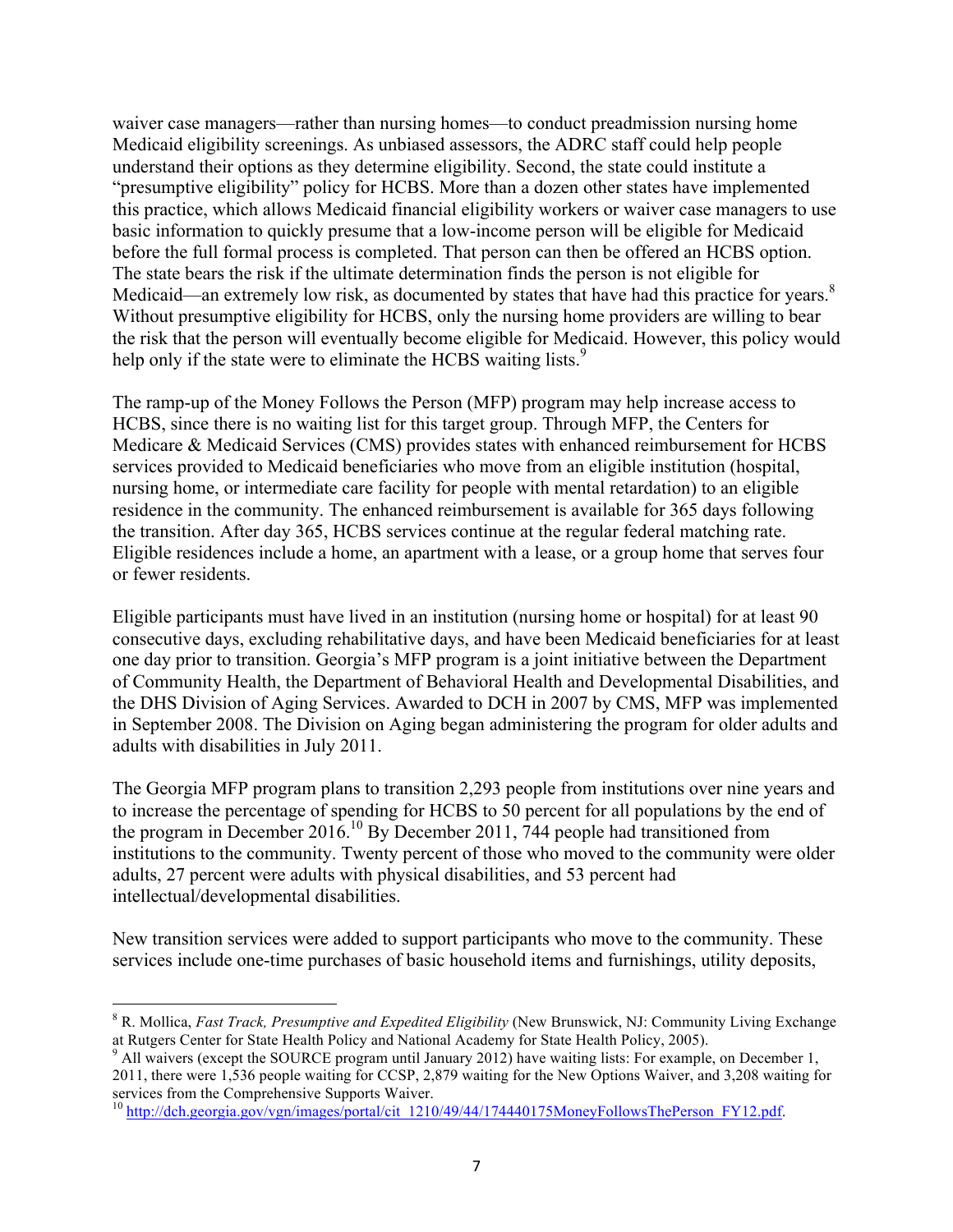security deposits, transportation to assist in housing searches, and funding for home environmental modifications.

Georgia originally had a goal of transitioning 1,300 people by 2011. It fell short of this goal for the following reasons:

- The complexity of working across Georgia's organizational structure
- The complexity of working with multiple populations and kinds of disabilities
- Performance contracting problems
- Problems hiring transition coordinators $11$

As directed by CMS, Georgia set lower goals and was one of just a few states that exceeded its revised benchmark goal for the number of transitions in 2011. The state planned to support 200 transitions during all of 2011 and transitioned 209 during the first six months of the year.<sup>12</sup> Georgia shifted the transition coordination function from a private contractor to ADRCs. This shift represents a better coordination between ADRC programs and other state agencies. Each ADRC received funding for transition coordinator and Minimum Data Set Section Q Options Counselor staff.

#### Choice of Setting and Provider

Georgia ranks  $41<sup>st</sup>$  in consumer direction, a policy and programmatic approach that permits individuals to hire and fire their personal care worker and determine the schedule of when they think they need help. For the indicator that measures the percentage of HCBS users in publicly funded programs who direct their own services, Georgia's score of 2.8 percent compares to a national average of 22.3 percent. In other words, the average Medicaid program offers almost 10 times more self-direction than Georgia. Although Georgia has seven programs that include participant self-direction, fewer than 3,000 people used self-direction in February 2011.<sup>13</sup> Family caregivers may not serve as paid workers under Georgia's Medicaid HCBS programs. Stakeholders contend that the state lacks a firm commitment to advancing consumer direction, although some state officials say they would like to see more progress.

Consumer direction/control is not a strong component of either of the two Medicaid programs that cover HCBS for older adults and adults with physical disabilities—the Elderly and Disabled Waiver, known as the Community Care Services Program (CCSP), and the SOURCE (Service Options Using Resources in Community Environments) program.<sup>14</sup> Georgia also has a state-only funded HCBS program for older adults, but the current waiting list is 20,117.<sup>15</sup>

<sup>14</sup> http://www.medicaid.gov/Medicaid-CHIP-Program-Information/By-Topics/Waivers/Waivers.html.<br><sup>15</sup> CO-AGE, "Funding for home and community based services," Fact sheet provided at the CO-AGE Winter 2012

<sup>&</sup>lt;sup>11</sup> Kaiser Commission on Medicaid and the Uninsured, *Case Study: Georgia's Money Follows the Person Demonstration* (December 2011), http://www.kff.org/medicaid/8262.cfm.

<sup>&</sup>lt;sup>12</sup> N. Denny-Brown, D. Lipson, M. Kehn, B. Orshan, and C. S. Valenzano, *Money Follows the Person Demonstration: Overview of State Grantee Progress, January to June 2011* (Mathematica Policy Research,

December 2011), http://www.mathematica-mpr.com/publications/PDFs/health/mfp\_jan-jun2011\_progress.pdf.<br>
<sup>13</sup> http://www.thescanfoundation.org/sites/scan.lmp03.lucidus.net/files/TSF\_CLASS\_TA\_No\_10\_Financial\_<br>
Management Serv

Quarterly Meeting, January 5, 2012, KSU Center, Georgia.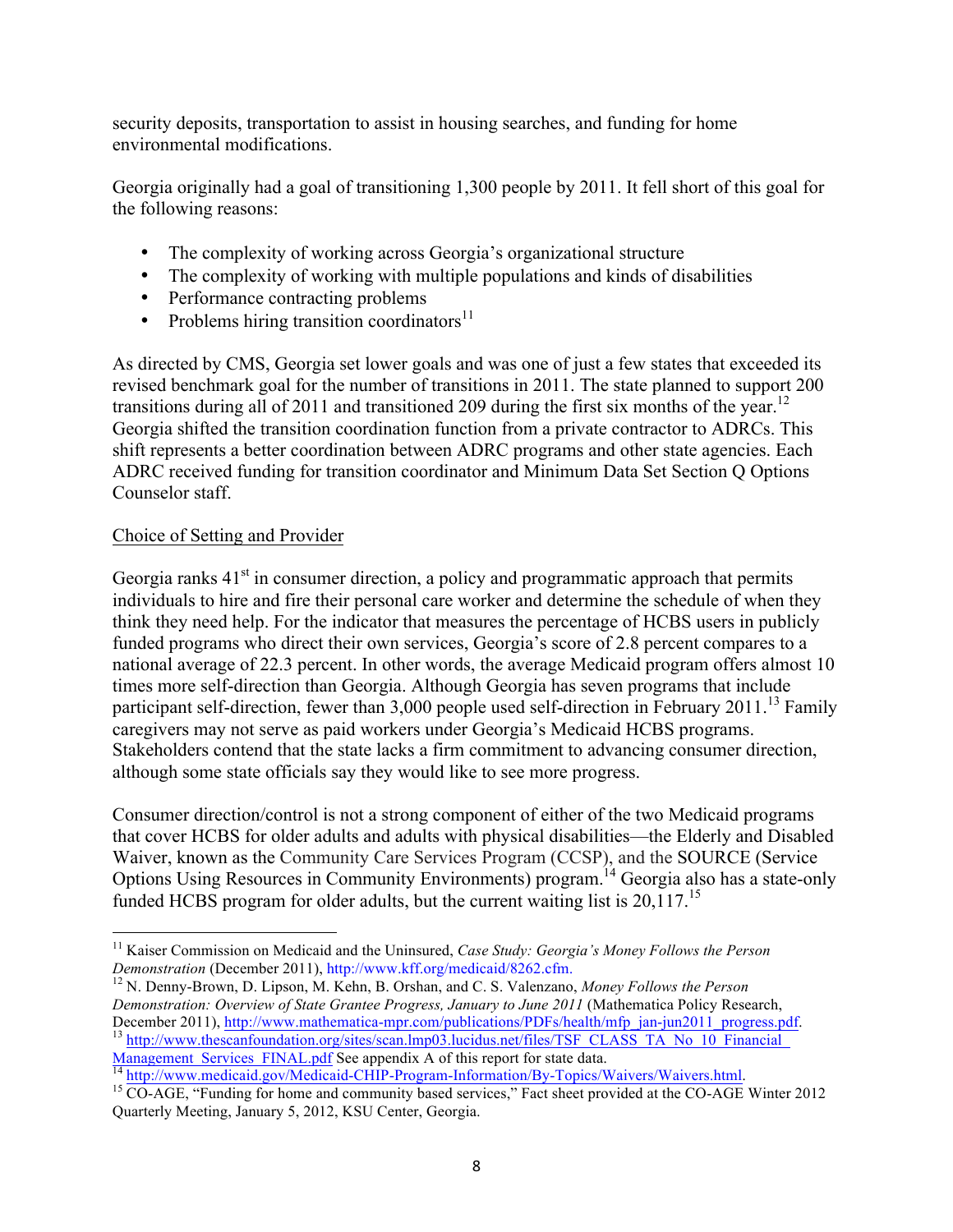The CCSP is administered by Area Agencies on Aging under contract with the Division of Aging Services.16 The income level for the CSSP program is 300 percent of Supplemental Security Income (SSI), or \$2,094 per month.<sup>17</sup> The number of people using waiver services has declined over the past decade, from 16,653 in 2002 to 12,421 in 2011. Table 2 shows the services covered, the number of participants, and the costs of the services for  $2011$ .<sup>18</sup> There is very little consumer direction in this program.

| <b>Community Care Services Program</b>        | Number of People Using<br>Service | Funds<br>Expended          |
|-----------------------------------------------|-----------------------------------|----------------------------|
| <b>Adult Day Health (ADH)</b>                 | 805                               | $\mathbb{S}$<br>5,399,370  |
| Alternative Living Services (ALS)             |                                   |                            |
| - Group Model                                 | 1,622                             | \$<br>9,011,589            |
| - Family Model                                | 726                               | \$<br>3,914,012            |
| Consumer-Directed PSS option (CDPSS)          | 370                               | $\mathbb{S}$<br>210,852    |
| <b>Emergency Response Services (ERS)</b>      | 5,707                             | \$<br>1,261,754            |
| <b>Home-Delivered Meals</b>                   | 5,524                             | $\mathbb{S}$<br>9,028,480  |
| Home-Delivered Services (HDS)                 | 38                                | \$<br>69,464               |
| <b>Skilled Nursing Services</b>               | 74                                | $\mathbb{S}$<br>145,527    |
| Out-of-Home Respite Care                      | 88                                | \$<br>79,978               |
| Personal Support Services (PSS, PSSX)         | 9,101                             | $\mathbb{S}$<br>77,464,455 |
| Total                                         | 12,421                            | \$106,585,481              |
| Note: People can use more than one<br>service |                                   |                            |

|  | Table 2: CCSP Services Provided, Number of People Using Them, and Costs, 2011 |  |  |  |
|--|-------------------------------------------------------------------------------|--|--|--|

Data source: Georgia Department of Community Health.

Georgia has a second program for older adults or adults with a physical disability called SOURCE. 19There is no consumer direction in SOURCE.

SOURCE is a statewide enhanced primary care case management service that links primary medical care with long-term services and supports in a person's home or community setting to

<sup>&</sup>lt;sup>16</sup> http://ois.dhr.georgia.gov/DHR-DAS/DHR-DAS\_Publications/client%20brochure%20Jan%2006.pdf.<br><sup>17</sup> SSI payment amounts are shown at <u>http://www.ssa.gov/OACT/COLA/SSIamts.html</u>.<br><sup>18</sup> See the CCSP Annual Report for 2011, p.

DAS\_Publications/CCSP%20STATEWIDE%20SFY%202011%20ANNUAL%20REPORT%20%20%2012.7.2011.pdf.<br><sup>19</sup> Interviewees report that there has been discussion between Georgia Medicaid staff and federal Medicaid staff

about converting the SOURCE program from a Medicaid state plan program to a Medicaid program waiver. As of March 5, 2012, the Department of Community Health's website still refers to it as a Medicaid state plan program.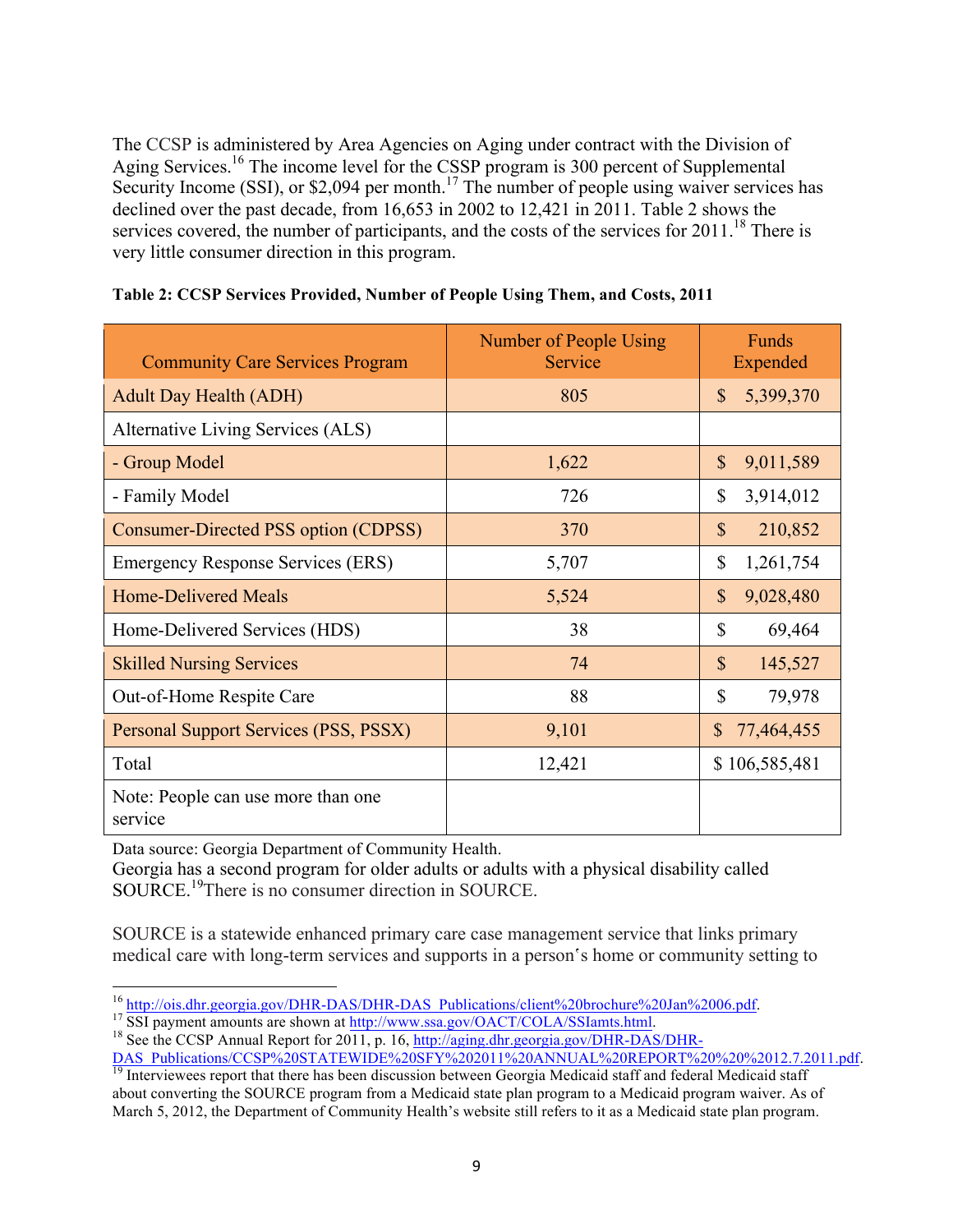prevent unnecessary emergency room visits and hospital stays and avoid institutionalization.<sup>20</sup> Until January 1, 2012, there was no waiting list for SOURCE services. SOURCE has approximately a dozen agencies that provide case management services throughout the state.<sup>21</sup> Many nursing homes are operating SOURCE programs. In 2010, approximately 21,381 people received a SOURCE service. The program has grown rapidly in recent years. In 2005 it had only eight providers and served  $4,100$  people.<sup>22</sup> The income eligibility limits for the service are 100 percent of the SSI level. In 2012, 100 percent of SSI equaled \$698 a month for a single individual.

These data indicate that Georgia is downsizing CCSP, which provides HCBS services to people under 300 percent of SSI, and expanding SOURCE, which provides primary care case management to people under 100 percent of SSI. Moreover, CCSP has a waiting list; SOURCE has operated without a waiting list. As of January 2012, there were 2,086 people on the CCSP waiting list.<sup>23</sup> People interviewed indicate the state is struggling to combine the CCSP and SOURCE programs in the next waiver renewal.

One potential new policy that may help Georgia move to a higher ranking in the *Choice of Setting and Provider* dimension is new assisted living legislation, SB 178, and its implementing regulations promulgated in January 2012.<sup>24</sup> Interpretive guidelines will be published in the coming months. The Department of Community Health was charged to create a "meaningful distinction" in the level of care provided in LTSS. "Assisted living care" is to be an intermediate level of care between nursing homes and personal care homes. An assisted living community may not have fewer than 25 beds. And while in the past it was assumed that residents would selfadminister medications, medication administration will be more regulated in assisted living. Assisted living communities must employ medication aides certified by DCH. The rules require random quarterly observations by registered nurses of how the medication aides administer medications to residents, and quarterly reviews of medications by a pharmacist.

The state intends to enable consumers to make better choices by "shopping around" for the level of care and other features they need and prefer. Nursing homes, assisted living communities, and personal care homes will all need to provide "profiles" that will become part of a searchable website so consumers can find the services they need (e.g., specialized care, presence of a nurse, pictures of rooms and lobby). The state will check the provider's profile for accuracy when inspecting the facility. The goal is to help consumers make more informed choices about where they purchase long-term care services.

An indicator on which Georgia scored low was "The number of home care aides per the population age 65 or older." Georgia's score of 20 was approximately half the national average. A shortage of health care workers in Georgia is hardly news. Efforts to address this situation go

<sup>&</sup>lt;sup>20</sup> See http://dch.georgia.gov/vgn/images/portal/cit\_1210/28/23/31945394homencommbooklet27-12-2010.pdf, p. 8. <sup>21</sup> For a list of SOURCE case management agencies, see http://dch.georgia.gov/vgn/images/portal/cit\_1210/23/5

<sup>127911927</sup>SOURCE\_Case\_Management\_Providers0jan2012.pdf . 22 J. Gillespie et al.**,** *Coordinating Care in the Fee-for-Service System for Medicaid Beneficiaries with Chronic* 

*Conditions,* Report prepared for the U.S. Department of Health and Human Services, Office of Disability, Aging and Long-Term Care Policy (Washington, DC, May 2005), http://aspe.hhs.gov/daltcp/reports/ccMedben.htm.<br><sup>23</sup> CO-AGE, Funding for home and community based services.<br><sup>24</sup> http://www.legis.ga.gov/legislation/en-US/Display/20112012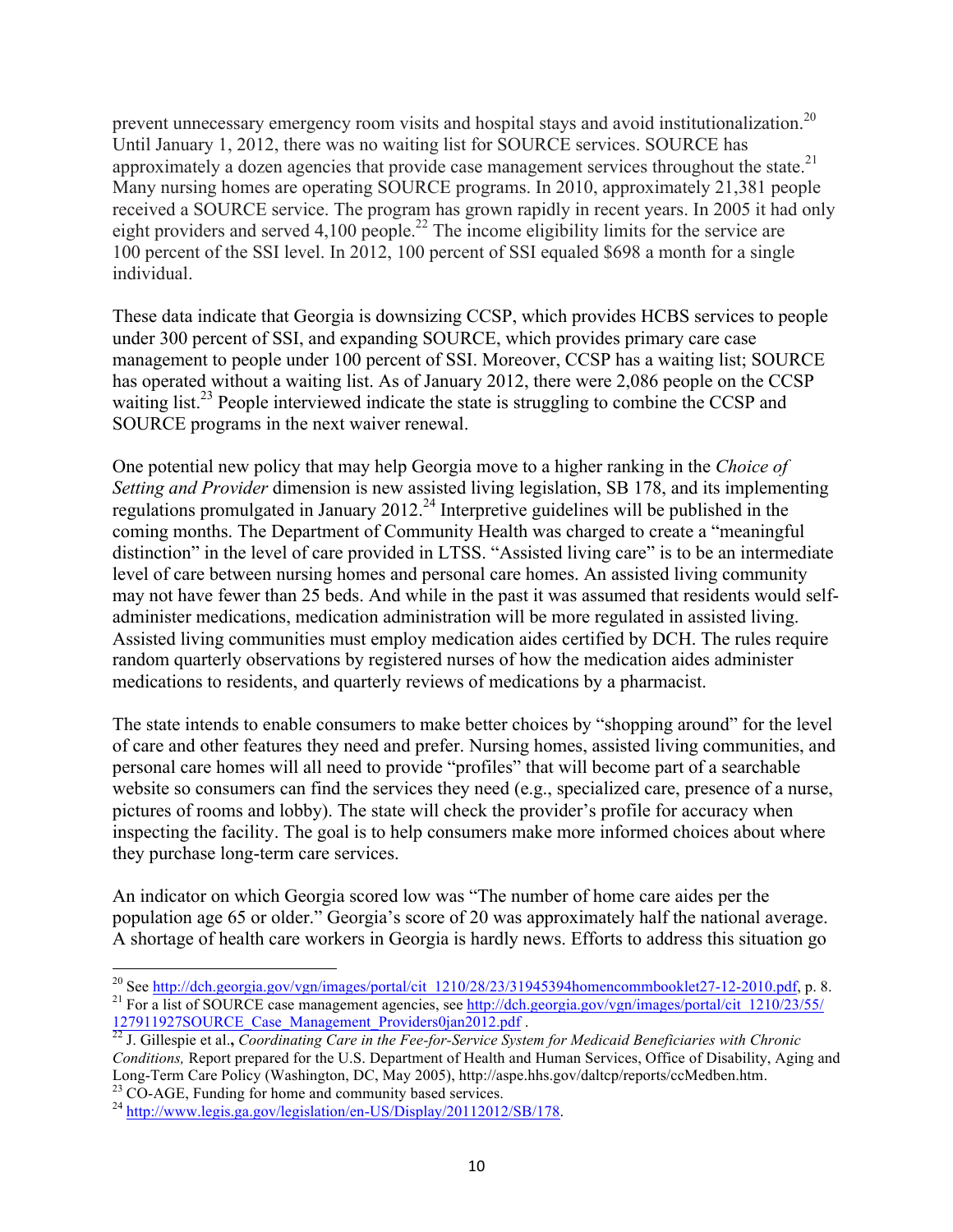back more than a decade. For example, in 2002 Georgia received a \$5 million grant from the Department of Labor to recruit and train employed people to be nurses and health care workers.<sup>25</sup> Another example is the state's 2003 reporting on the results of its Real Choice System Change grants, which identified workforce shortages.<sup>26</sup> At a macroeconomic level, a shortage of personal and home care aides is understandable, given the wages paid them. When inflation is taken into account, wages for personal and home care aides in Georgia have gone down over 2000–2009. In 2000 wages for personal and home care aides were \$7.37 per hour, and in 2009 the average wage was \$7.13.<sup>27</sup>

#### Quality of Life and Quality of Care

Most *Quality of Life and Quality of Care* indicators signal a need for improvement, particularly in promoting employment opportunities for people with disabilities and reducing hospital admissions for long-stay nursing home residents. Whereas the highest-performing state had only 8.3 percent of its nursing home residents admitted to hospitals, Georgia's nursing homes admit 20.8 percent of their long-stay residents to hospitals. If Georgia could meet the performance of the top state in this area, 3,112 people would avoid unnecessary hospitalizations, with a savings to the Medicare and Medicaid programs of more than \$25 million.<sup>28</sup>

#### Support for Family Caregivers

Although Georgia ranked  $47<sup>th</sup>$  in the percentage of caregivers usually or always getting needed support, the state is a national leader  $(7<sup>th</sup>)$  in providing legal and system supports for caregivers. The composite indicator measuring this support includes five components. Like most states, Georgia does not exceed the federal requirements in the Family Medical Leave Act, have mandatory paid family and sick leave, or protect caregivers from discrimination. These are three areas that the state could consider for further leadership. However, Georgia does have strong spousal impoverishment provisions in its HCBS regulations, in part because it was one of the last states to enforce Medicaid estate recovery, and state policies apparently placed a high value on allowing beneficiaries to keep their homes, according to one experienced stakeholder.

The state also offers caregivers an assessment of their own needs for support and refers them to helpful resources. Stakeholders credit the strong advocacy of the Roselyn Carter Institute for Caregiving in Georgia as a factor in the state's success in this area. The state uses the Tailored Caregiver Assessment and Referral model to guide family caregiver assessments by the  $ADRCs.<sup>29</sup>$ 

<sup>25</sup> http://www.careerinfonet.org/crl/CRL\_RRSearch.aspx?docn=9517. 26 J. O'Keeffe et al., *Real Choice Systems Change Grant Program, FY 2003 Grantees: Final Report*, prepared for the Centers for Medicare & Medicaid Services (Washington, DC, July 2009), pp. 3–33 ff, http://www.hcbs.org/search.php?glbSearchBox=georgia&ofs=10&sby=Date&lim=ALL.

<sup>&</sup>lt;sup>27</sup> PHI, *State Chart Book on Wages for Personal and Home Care Aides, 1999-2009* (Bronx, NY, June 2010), http://www.hcbs.org/files/194/9662/ChartBook 1999 2009.pdf.

http://www.hcbs.org/files/194/9662/ChartBook\_1999\_2009.pdf. <sup>28</sup> Calculated by Vincent Mor of Brown University. Work performed as part of *Rising Expectations* report. See

footnote 1. <sup>29</sup> Georgia Department of Human Services, Division of Aging Services, *State Plan on Aging, Federal Fiscal Year October 1, 2011 through September 30, 2015* (Atlanta: DHS, 2011).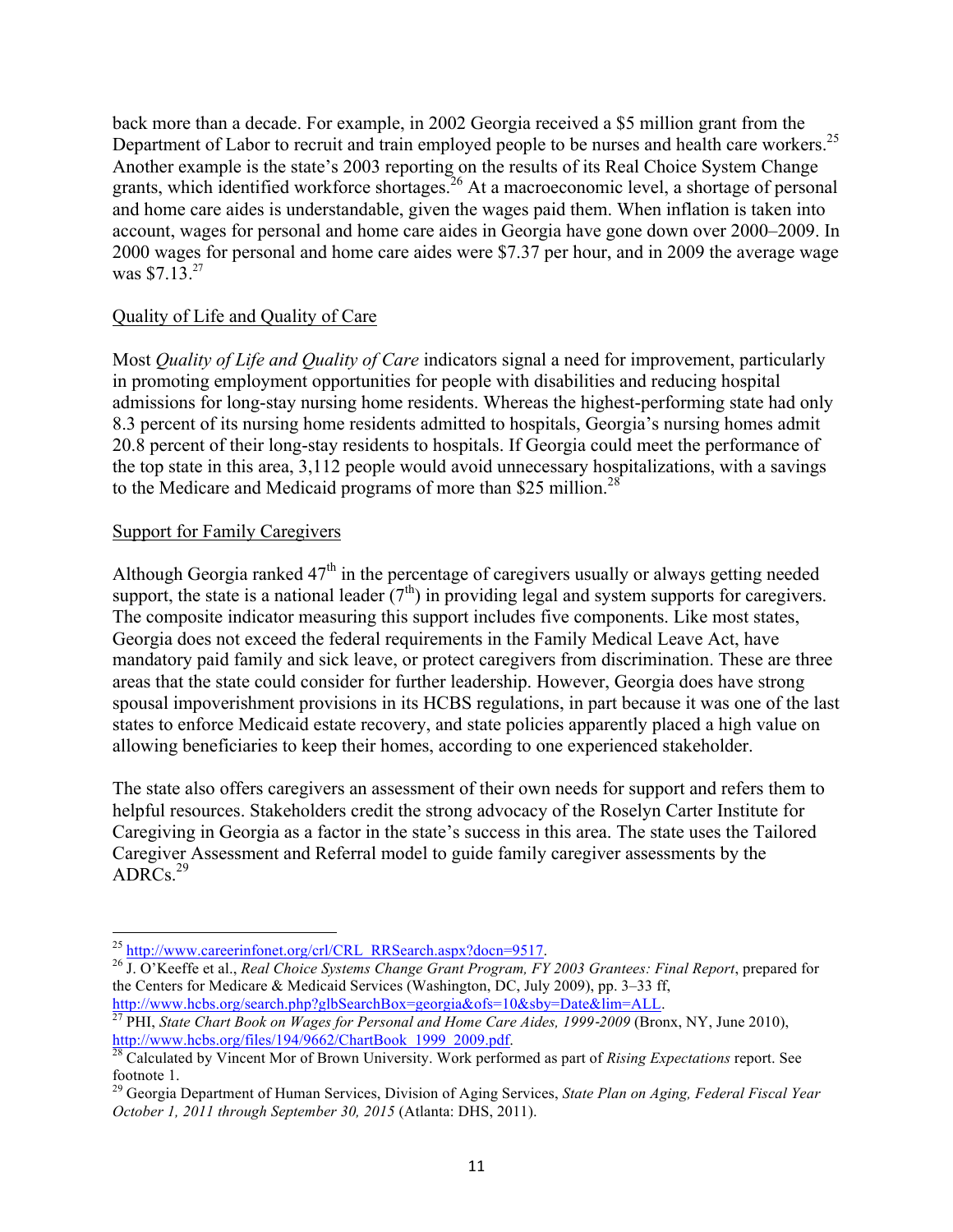Although Georgia did not provide data on nurse delegation for the *Scorecard*, the site visit revealed that new regulations will make it possible for more people to get help with their health maintenance tasks, such as medication administration and tube feedings.<sup>30</sup> Disability advocates led the way, testifying that not having this public policy created real hardship for individuals with disabilities, especially those who wanted to self-direct. Advocates for family caregivers were vocal as well.

In August 2011, Georgia promulgated rules and regulations for "proxy caregivers" (PCs) at Chapter 111-8-100. <sup>31</sup> A rule-making process convened by the Georgia Department of Community Health's Health Care Facility Regulation Division garnered support among disability and family caregiver advocates, the Georgia Council on Developmental Disabilities, the state's Ombudsman, AARP, the Georgia Board of Nursing, the Georgia Nurses Association, provider organizations, and others for these new rules for unlicensed caregivers.

PCs can assist individuals with their "health maintenance activities." The rules at 111-8-100- .03(f) define health maintenance activities as—

… those limited activities that, but for a disability, a person could reasonably be expected to do for himself or herself. Such activities are typically taught by a registered professional nurse, but may be taught by an attending physician, advanced practice registered nurse, physician assistant, or directly to a patient and are part of ongoing care. Health maintenance activities are those activities that do not include complex care such as administration of intravenous medications, central line maintenance, and complex wound care; do not require complex observations or critical decisions; can be safely performed and have reasonably precise, unchanging directions; and have outcomes or results that are reasonably predictable. Health maintenance activities conducted pursuant to this paragraph shall not be considered the practice of nursing. $32$ 

Essentially, these rules provide for an "exemption" from the Nurse Practice Act for unlicensed workers who have been properly trained to perform specific tasks where the disabled individual gives informed consent for the particular worker. That is, nurses do not need to delegate these tasks to a direct care worker. Rather, PCs can perform these tasks according to the rules promulgated by the Department of Community Health.

These rules apply to all programs where the PCs can operate, including private homes, personal care homes, community living arrangements, assisted living, drug abuse treatment education programs, and traumatic brain injury facilities. PCs are not authorized to function in hospitals, hospices, home health agencies, or nursing homes.

<sup>&</sup>lt;sup>30</sup> The National Council of State Boards of Nursing conducted a national survey on delegation of health maintenance tasks in January 2011. The Georgia Board of Nursing says that it did not respond to that survey because it was in the process of working with the state to develop the proxy caregiver regulations that were subsequently adopted in August 2011.

<sup>&</sup>lt;sup>31</sup> See final rules at http://www.georgia.gov/vgn/images/portal/cit\_1210/22/28/177543229Proxy\_Caregiver\_Rules\_ Interpretive\_Guidelines\_October\_17\_2011.pdf.<br><sup>32</sup> The regulations are silent on injections, such as insulin injections.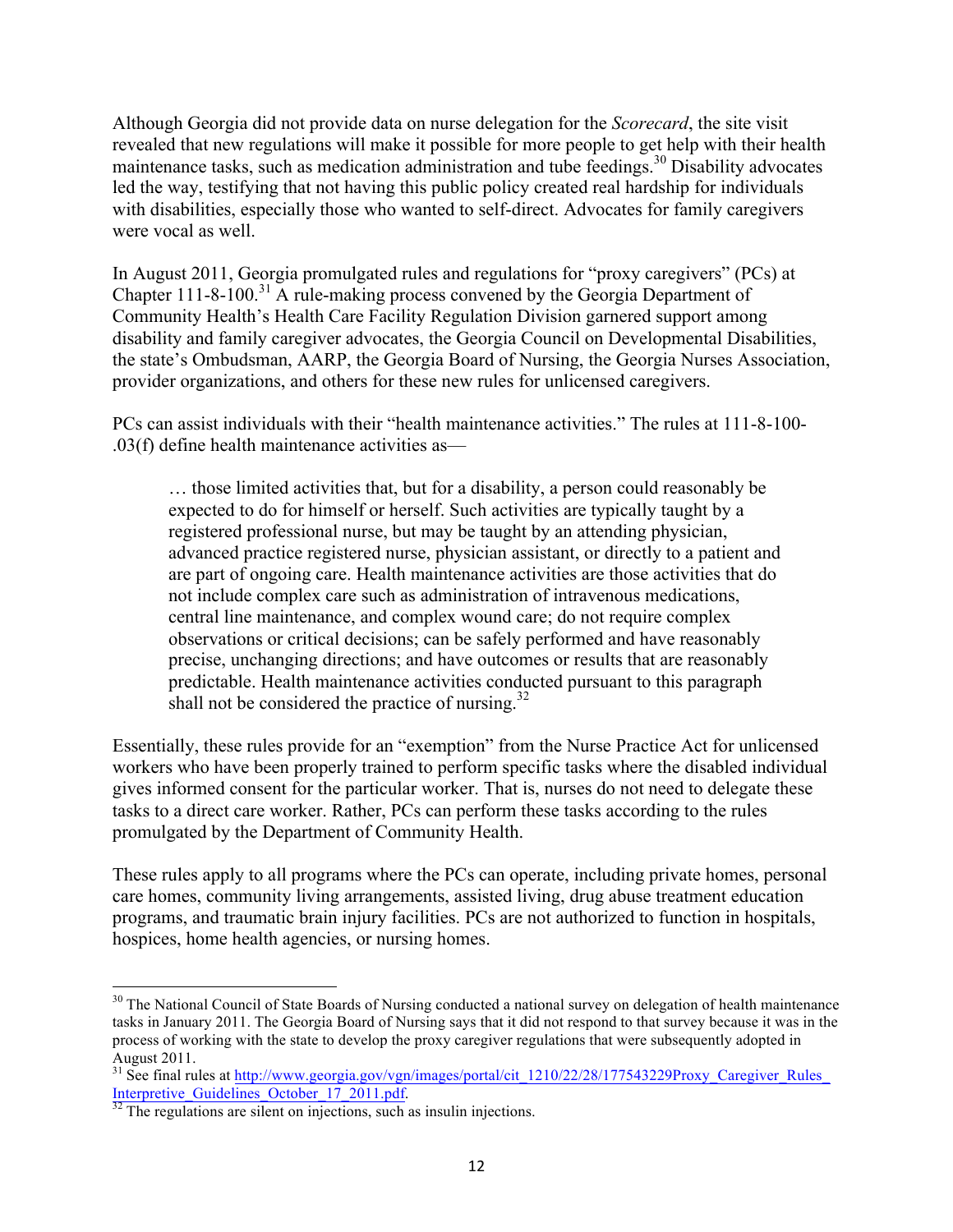Since these are such new regulations, interviewees had questions about how they will play out in the real world, particularly in relation to the new assisted living regulations. While assisted living communities must have certified medication aides, personal care homes may hire PCs to administer medications, although the resident has to give written informed consent by name for use of a specific PC. Individuals in personal care homes can also hire their own PC if the personal care home allows it. The personal care home would be responsible for making certain that the resident has given informed consent, that the PC has been trained, and that there is a written plan of care prepared by a licensed person (physician, physician assistant, advanced practice nurse, or physical therapist, for example).

If the PC is hired directly by the consumer, that consumer may train the PC, including in medication administration, with no special training required, provided there is a written plan of care. The plan of care must implement the written orders of the attending physician, advanced practice registered nurse, or physician assistant and specify the frequency of training and evaluation requirements, including additional training when changes in the written plan of care require a change in duties for the PC. If the PC works for a facility, then the PC has to have a skills competency test and a test of functional health literacy.

The PC rules are important because they define and regulate the type of care that a direct care worker hired by the consumer May provide. Setting clear ground rules should lead to the increasing use of self-directed caregivers.

### **Summary and Conclusions**

There are signs that Georgia is working to promote more consumer direction and support for family caregivers, especially through the very recent adoption of proxy caregiver regulations. It also appears that the state is gearing up to promote more residential LTSS choices for consumers, and better ways to find them in searchable databases. The relationships among ADRCs and the major departments have been strengthened through the MFP program.

But Georgia's progress in developing a high-performing LTSS system for those who need a public safety net will depend on the extent to which it can overcome its institutional bias. Georgia needs a clear policy decision that HCBS services should have priority over institutional services. Such a priority does not now exist. For example, the Governor's budget for FY 2012 and FY 2013 contains \$4.7 million to restore a 1/2 percent cut to nursing homes, while appearing to leave CCSP waiting lists intact.<sup>33</sup> Over the past 10 years, successful lawsuits have been more of a factor than proactive leadership in promoting the use of HCBS.<sup>34</sup> With long HCBS waiting lists and reliance on nursing homes to conduct Medicaid preadmission screening of people already in their facilities, it is a struggle for consumers to find alternatives.

<sup>&</sup>lt;sup>33</sup> http://www.dch.georgia.gov/vgn/images/portal/cit\_1210/8/33/180741920January\_19\_DCH%20Pres\_to\_Joint\_

 $\frac{\text{Approp.pdf}}{34}$  "In total, the FY 2013 budget includes \$89.2 million for programs and services required under the settlement agreement, which is an increase of \$29.8 million above the FY 2012 budget. Additional increases in state funding will be needed to continue compliance with the settlement in the coming fiscal years." T. Sweeny, *FY 2013 Budget Analysis: Behavioral Health and Developmental Disabilities* (Atlanta: Georgia Budget and Policy Institute, January 2012), http://gbpi.org/wp-content/uploads/2012/01/fy2013\_Budget-Analysis\_BHDD\_FINALD\_01272012.pdf.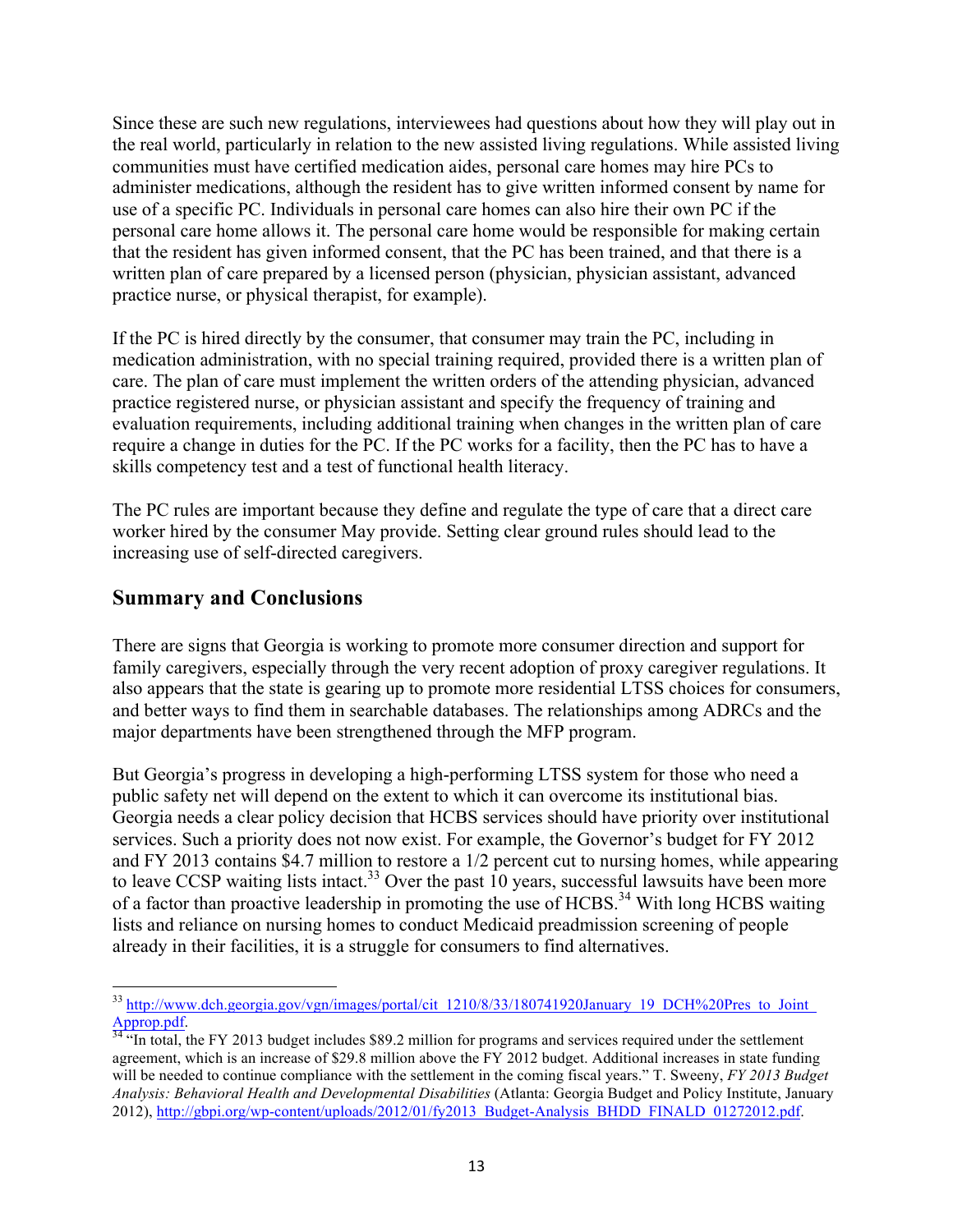The coming of a more managed care environment for Medicaid people who are over the age of 65 or have physical disabilities may provide opportunities for increasing the use of HCBS. The January 2012 Navigant report on Medicaid redesign provided advice to the state:

"…. nursing home admissions are subject to limited checks and balances, and, as a result, examination of the nursing home admissions in Georgia might reveal opportunities to further enhance reliance on HCBS. Likewise, nursing home reimbursement policies warrant careful examination to consider incentives they might or might not introduce for encouraging use of HCBS. Overall, for both its HCBS and nursing home settings, Georgia would benefit from the collection, analysis and use of independently generated outcomes and performance data. Doing so will better enable DCH to understand where opportunities lie to improve quality and cost-effectiveness and, eventually, to link performance to payment and to inform future program design changes and interventions."<sup>35</sup>

The Navigant report recommends multiple ways for people who are interested in promoting HCBS to work within a managed care context.

Whether HCBS services occur in a managed care environment, as Navigant suggests, or outside of managed care, there are sound ideas that can be adopted. What is less clear, and what is the major challenge for Georgians, is how to build the coalition of legislators, state staff, and advocates to create a durable, sustaining vision that stresses HCBS as the preference in long-term care services and supports.





*Support for this research was provided, in part, by The Commonwealth Fund and The SCAN Foundation.*

<sup>&</sup>lt;sup>35</sup> Navigant Consulting, Appendix M, Long-Term Care Services (January 2012), http://dch.georgia.gov/vgn/ images/portal/cit\_1210/29/3/180740570Navigant\_Final\_Report\_to\_GA\_Appendices\_L\_to\_R.pdf.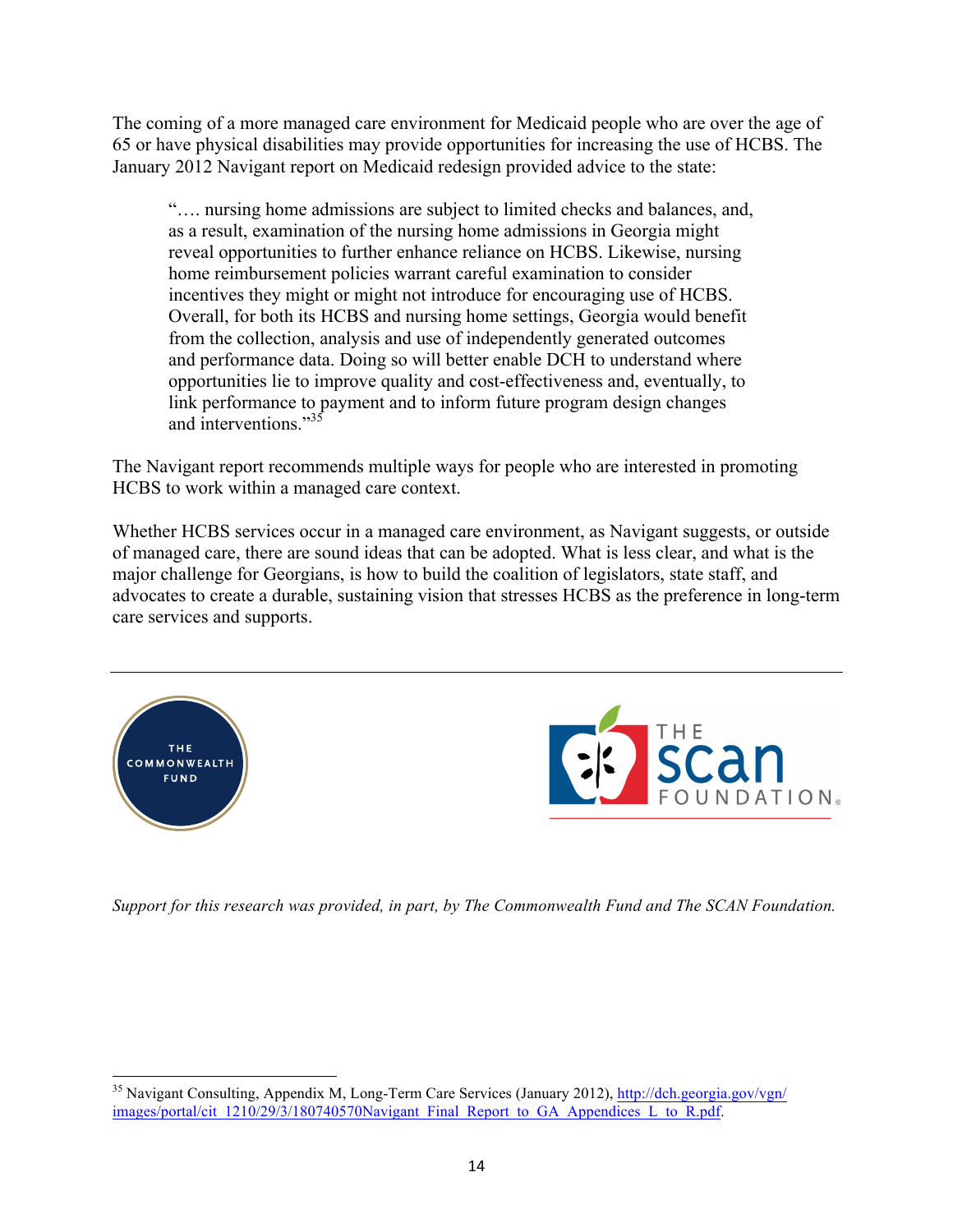## Appendix A

# Georgia's Ranking on Each of the 25 Indicators

|                                                                                                                                                                   | Data        | <b>State</b> | <b>All</b><br><b>States</b> | Top 5<br><b>States</b> | <b>Best</b><br><b>State</b> |      |
|-------------------------------------------------------------------------------------------------------------------------------------------------------------------|-------------|--------------|-----------------------------|------------------------|-----------------------------|------|
| <b>Dimension and Indicators</b>                                                                                                                                   | Year        | Rate         | <b>Median</b>               | <b>Average</b>         | Rate                        | Rank |
| <b>Affordability and Access</b>                                                                                                                                   |             |              |                             |                        |                             | 33   |
| Median annual cost for private-pay nursing<br>home resident, as percentage of median<br>household income, age 65                                                  | 2010        | 188          | 224                         | 171                    | 166                         | 8    |
| Median annual cost for private-pay home<br>care, as percentage of median household<br>income, age 65                                                              | 2010        | 86           | 89                          | 69                     | 55                          | 17   |
| Private long-term care insurance policies in<br>effect per 1,000 population, age 40                                                                               | 2009        | 34           | 41                          | 150                    | 300                         | 41   |
| Percentage of low-income adults at or<br>below 250% of poverty level with ADL<br>disability and enrolled in Medicaid or other<br>public health insurance, age 21  | 2008-<br>09 | 48           | 49.9                        | 62.2                   | 63.6                        | 38   |
| Medicaid LTSS participant years per 100<br>adults with ADL disability in nursing homes<br>or living in the community at or below<br>250% of poverty level, age 21 | 2007        | 20.5         | 36.1                        | 63.4                   | 74.6                        | 45   |
| Ability to access LTSS system through<br>ADRC or other single entry point<br>(composite indicator, rated on 0–12 scale)                                           | 2010        | 8.1          | 7.7                         | 10.5                   | 11                          | 24   |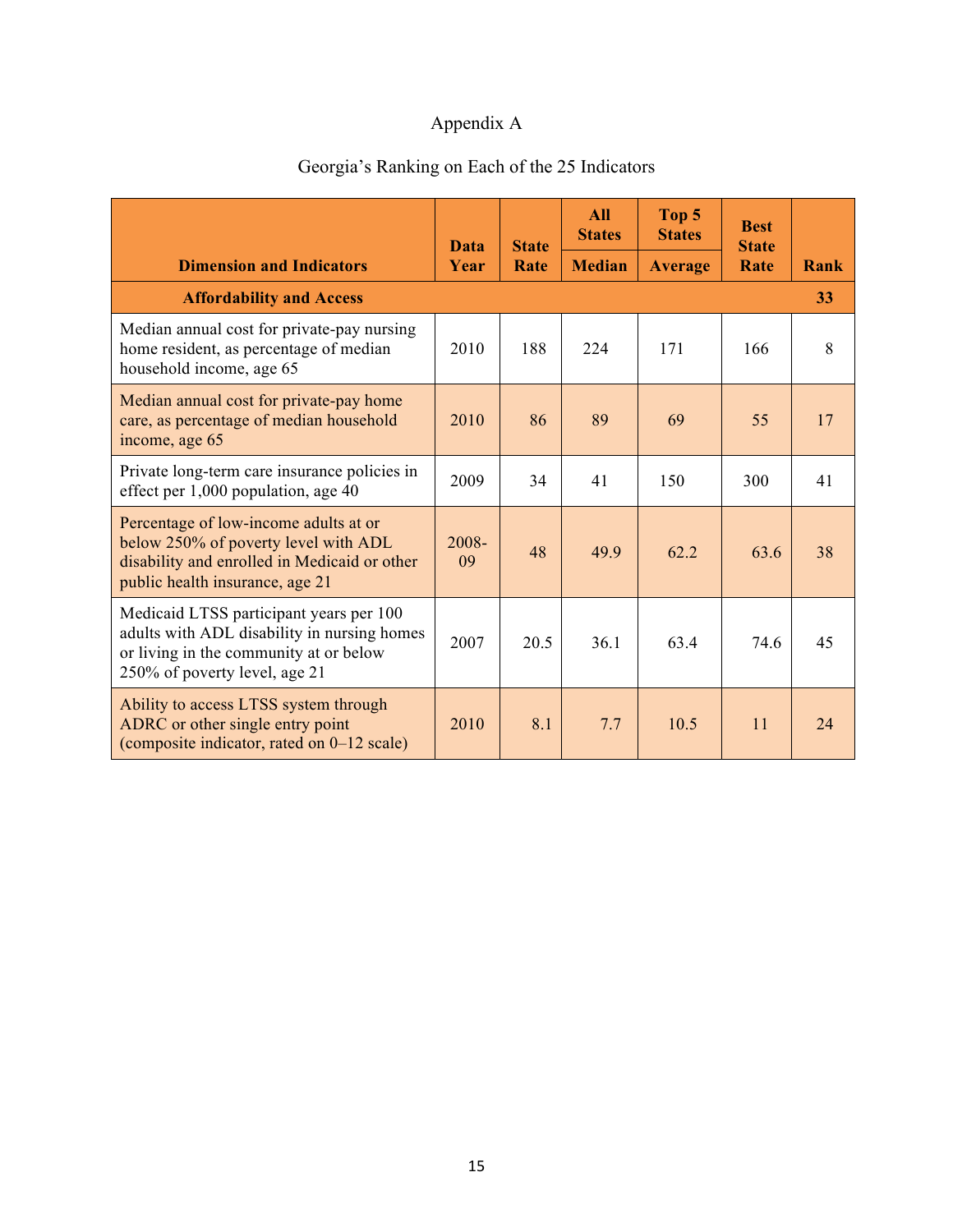|                                                                                                                                                                   | <b>Data</b> | <b>State</b> | <b>All</b><br><b>States</b> | Top 5<br><b>States</b> | <b>Best</b><br><b>State</b> |      |
|-------------------------------------------------------------------------------------------------------------------------------------------------------------------|-------------|--------------|-----------------------------|------------------------|-----------------------------|------|
| <b>Dimension and Indicators</b>                                                                                                                                   | Year        | Rate         | <b>Median</b>               | <b>Average</b>         | Rate                        | Rank |
| <b>Choice of Setting and Provider</b>                                                                                                                             |             |              |                             |                        |                             | 44   |
| Percentage of Medicaid and state-funded<br>LTSS spending going to home- and<br>community-based services for older people<br>and adults with physical disabilities | 2009        | 26.8         | 29.7                        | 59.9                   | 63.9                        | 33   |
| Percentage of new Medicaid LTSS users<br>first receiving services in the community                                                                                | 2007        | 32.7         | 499                         | 77.1                   | 83.3                        | 36   |
| Number of people with disabilities directing<br>own services, per 1,000 adults age 18                                                                             | 2010        | 2.8          | 8                           | 69.4                   | 142.7                       | 41   |
| Tools and programs to facilitate consumer<br>choice (composite indicator, rated on 0–4<br>scale)                                                                  | 2010        | 2.75         | 2.75                        | 3.79                   | $\overline{4}$              | 22   |
| Home health and personal care aides per<br>1,000 population age 65                                                                                                | 2009        | 20           | 34                          | 88                     | 108                         | 45   |
| Assisted living and residential care units per<br>1,000 population age 65                                                                                         | 2010        | 30           | 29                          | 64                     | 80                          | 22   |
| Percentage of nursing home residents with<br>low care needs                                                                                                       | 2007        | 12.7         | 11.9                        | 5.4                    | 1.3                         | 26   |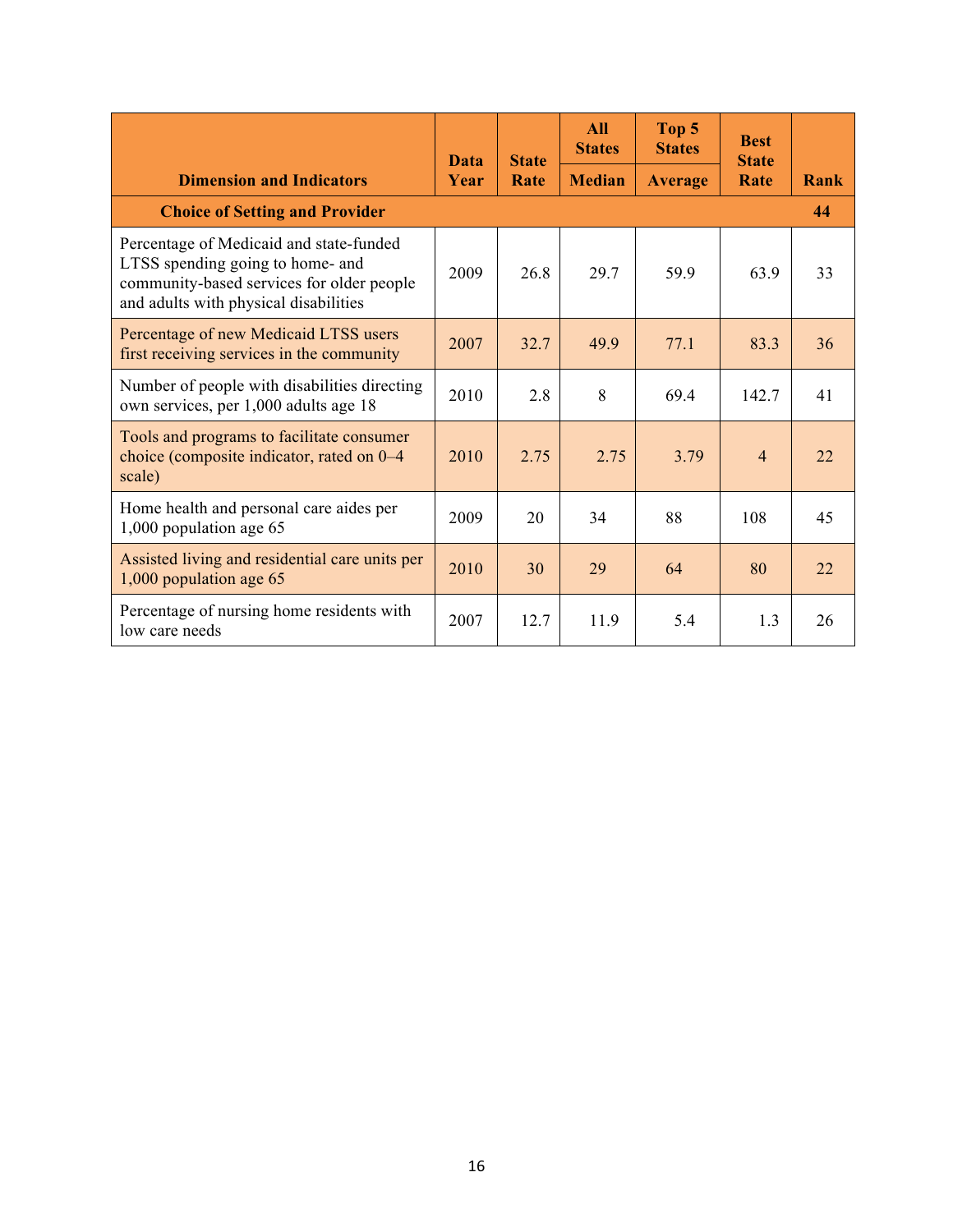|                                                                                                                                                      | Data          | <b>State</b> | <b>All</b><br><b>States</b> | Top 5<br><b>States</b> | <b>Best</b><br><b>State</b> |      |
|------------------------------------------------------------------------------------------------------------------------------------------------------|---------------|--------------|-----------------------------|------------------------|-----------------------------|------|
| <b>Dimension and Indicators</b>                                                                                                                      | Year          | Rate         | <b>Median</b>               | <b>Average</b>         | Rate                        | Rank |
| <b>Quality of Life and Quality of Care</b>                                                                                                           |               |              |                             |                        |                             | 31   |
| Percentage of adults age 18 with<br>disabilities living in the community who<br>usually or always get needed support                                 | 2009          | 66.7         | 68.5                        | 75.5                   | 78.2                        | 39   |
| Percentage of adults age 18 with<br>disabilities living in the community who<br>are satisfied or very satisfied with life                            | 2009          | 87.4         | 85                          | 90.9                   | 92.4                        | 9    |
| Rate of employment for adults with ADL<br>disability relative to rate of employment for<br>adults without ADL disability, ages 18–64                 | 2008-<br>2009 | 22.3         | 24.2                        | 42.4                   | 56.6                        | 38   |
| Percentage of high-risk nursing home<br>residents with pressure sores                                                                                | 2008          | 11.8         | 11.1                        | 7.2                    | 6.6                         | 34   |
| Percentage of long-stay nursing home<br>residents who were physically restrained                                                                     | 2008          | 4.1          | 3.3                         | 1.3                    | 0.9                         | 33   |
| Nursing home staffing turnover: ratio of<br>employee terminations to average number<br>of active employees                                           | 2008          | 45.2         | 46.9                        | 27.2                   | 18.7                        | 21   |
| Percentage of long-stay nursing home<br>residents with hospital admission                                                                            | 2008          | 20.8         | 18.9                        | 10.4                   | 8.3                         | 33   |
| Percentage of home health episodes of care<br>in which interventions to prevent pressure<br>sores were included in care plan for at-risk<br>patients | 2010          | 92           | 90                          | 95                     | 97                          | 16   |
| Percentage of home health patients with<br>hospital admission                                                                                        | 2008          | 28.8         | 29                          | 23.2                   | 21.8                        | 25   |